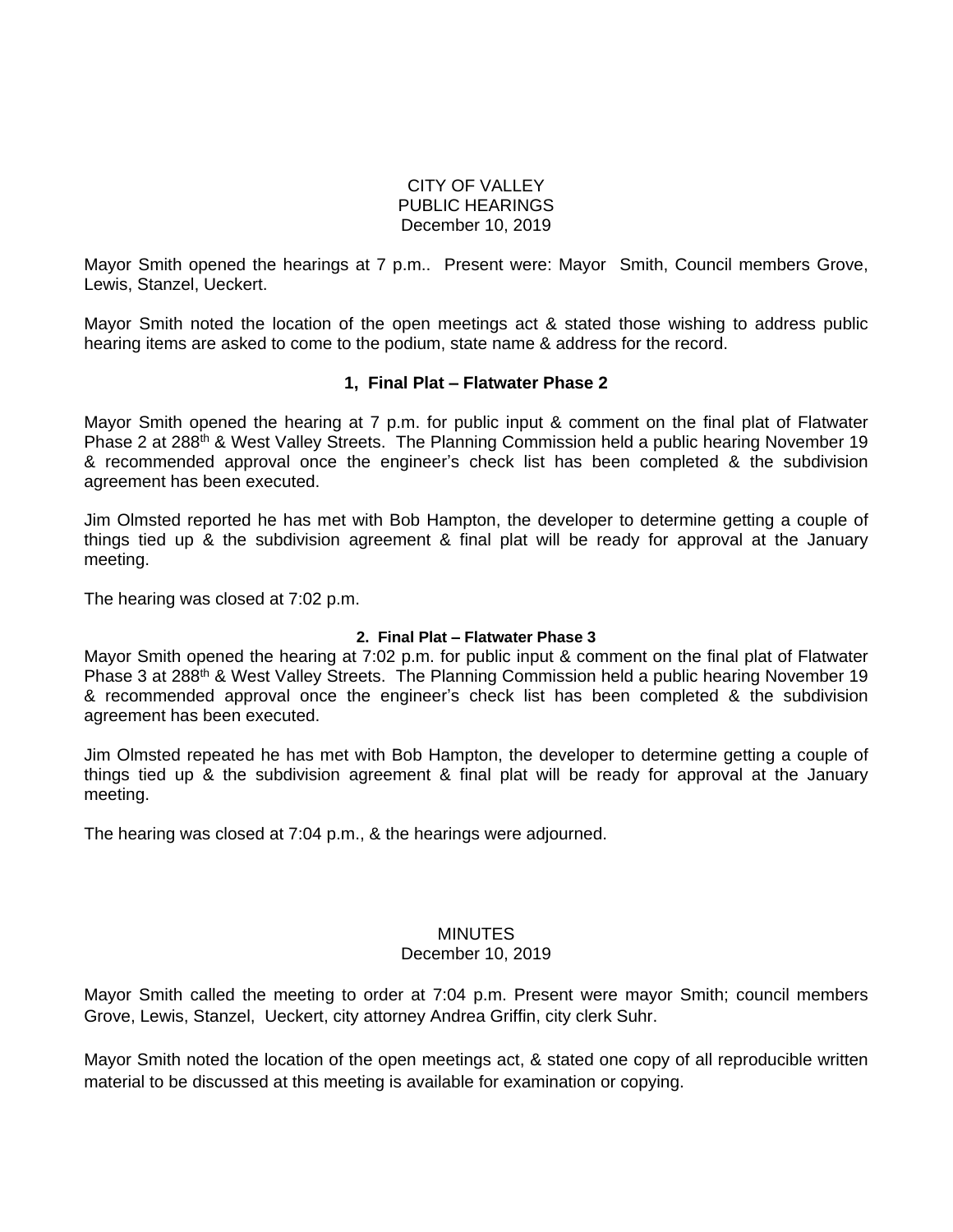Lewis made a motion to retain Mike Stanzel as council president. Ueckert seconded. VOTE: YES; Lewis, Ueckert, Grove. NO; no one. ABSTAIN; Stanzel, motion carried.

Attorney Griffin led the Pledge of Allegiance.

Proof of publication was on the council desk.

Visitors & Correspondence –The Mayor invited anyone present who wished to address an agenda item & is not on the agenda to come forward at this time, noting they will have 3 minutes to speak. There was no correspondence.

Stanzel moved to approve the agenda. Grove seconded. All in favor, motion carried.

Stanzel moved to approve the consent agenda with questions. Grove seconded. Council member Stanzel questioned the amount & the nature of the bill from Evoca for \$14,073.28. PeopleService representative Nate Taylor explained that is the cost to fill the tank of the odor control device located at Meigs Street lift station. The cost & effectiveness of the chemical were discussed. All in favor, motion carried. Consent agenda items were: Accept 11/12 public hearing & meeting minutes, Treasurer's report, November payroll \$63,487.55/IRA \$963.39, November Keno receipts \$2,704.01; Accept PeopleService, Inc. Report, November Library statistics, November 19 Planning Commission minutes & Valley Veterans 2019 Fireworks report. Approve bills paid during the month, bills & additional bills presented for payment; **Supplies:** Amazon 943.05; Ass'n Floodplain Mgrs.165.00; Centerpoint 50.00; Core & Main 2009.83; Demco 98.68; Interstate 10.80; John Deere Financial 527.81; Kansas Hwy Patrol 20500.00; Kirby Auto 512.78; Lowes 378.00; Menards 1619.57; Midwest 344.50; NDEQ 19831.18; OfficeNet 534.52; Rob's 2035.86; Titan 962.57; Thompson 59577.50; Valley Phar 8.34; Woodhouse 28660.80; Wex 1422.88; **Services:** Andersen Plumbing 2509.25; Aflac 661.14; Aspen Equip. 27.92; Black Hills 628.55; Carstensen 427515.31; Cox 1038.68; Civic Plus 4410.00; Gazette 665.46; DC Env 540.40; Evoqua 14073.28; Everetts 219.95; FSI 185.00; Fasbreak 422.85; J Farnham 8482.50; FNB 5962.50; FSB 5962.50; FNB 292.00; Fremont Util 32800.90; Grefe 10395.00; Grafix 355.84; J.D. Car Wash 108.80; Linc Finan 767.12; MAPA 126.00; Matzen 776.60; NCI 576.02; NE Sweeping 2689.72; O & P 98943.70; OPPD 11411.50; PeopleService 23382.63; Element Fab. 392.23 Pap San 101.33; St Nick's 568.00; Trekk 3352.28; Verizon 272.51; Window Pro 20.00; Mallard Landing 28466.25; **Taxes:** Fed 6128.63; NE 2430.09; **Reimburse/Refund**: Dunham 223.30; Eckerman 1300.26; Bogatz 8500.00; Strudl 34.80; Warren 135.30; Childer's 500.00, Majestic 300.00, Wiekhorst / Rose / Huisman / Telvelde / Parks / Watson / Egers / Grehard / White / Bassett / Mayer / Vencil / Denali / Drews / Frontier / Grace 150.00 each.

John Batcher, Valley Volunteer Fireman addressed fire hydrant inspection, flow testing and paint. He reported that during a recent training session it was noted there were several hydrants out of service in the downtown area. Council member Stanzel replied the City is required to follow Title 179 issued by the State of Nebraska which states the hydrants can be operated only by a licensed operator. Training needs to be coordinated with PeopleService who is responsible for city water/sewer operations which includes flushing hydrants. A plan will be put in place to coordinate training exercises with PeopleService personnel.

Grove moved to approve the following appointments: City engineer-street superintendent, Jim Olmsted; City Attorney(s), Jeffrey B. Farnham & Andrea Griffin; City Clerk/Treasurer/Administrator, Joan Suhr; Police Chief-Brett Smith; Public Works Superintendent, Kenny Grimm. Ueckert seconded. All in favor, motion carried.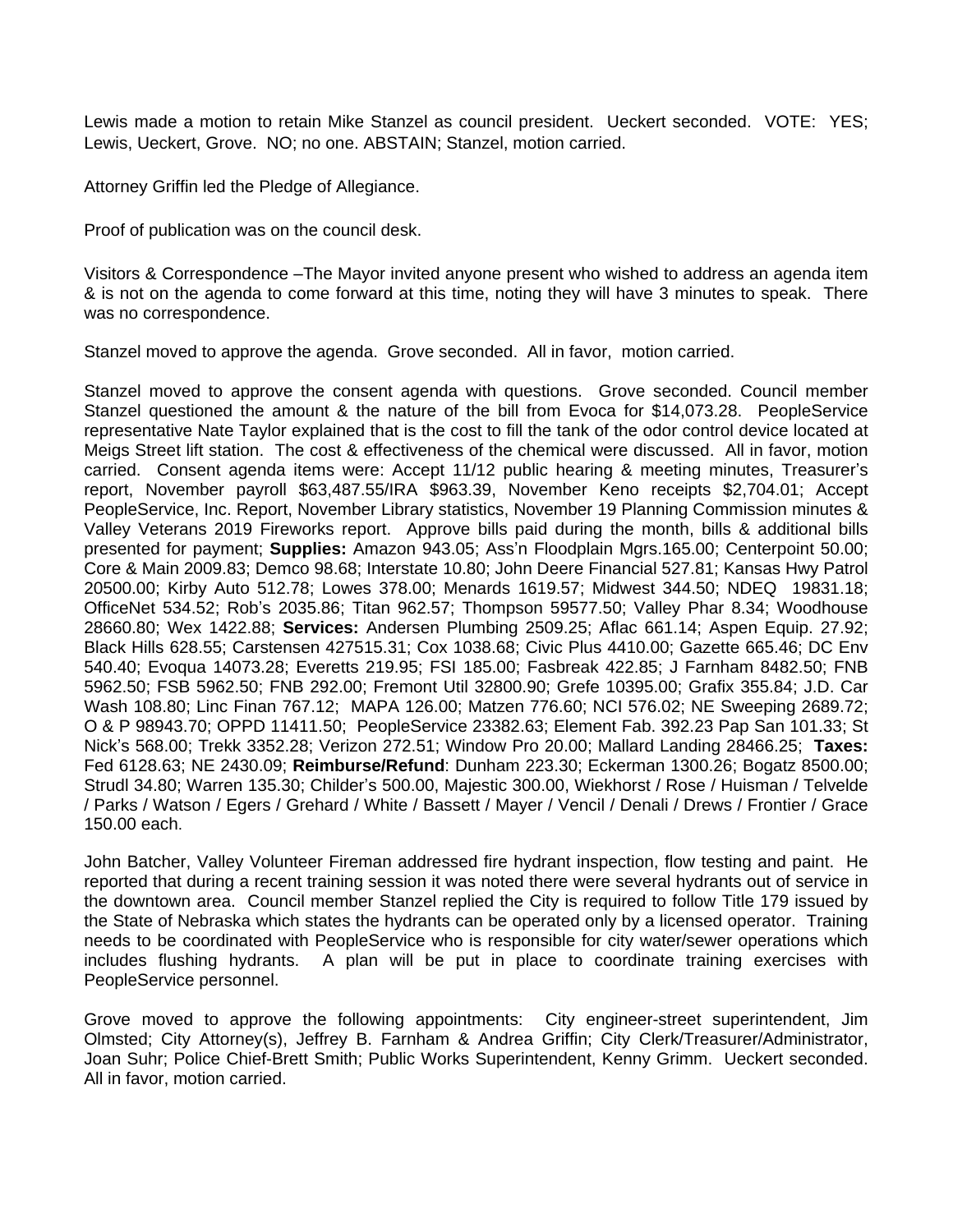Consideration for Item 11 was moved to the end of the agenda.

Ueckert introduced, read & moved for passage of Resolution No. 2019-52 to approve the emergency contractor's list. Stanzel seconded. All in favor, motion carried. A true, correct & complete copy is on file at city hall.

City Engineer – Flatwater Phase 1 update – The lift station start up will be very, very soon. OPPD will energize their lines when some minor grading is completed.

2019 Flood Recovery Sewer CCTV program – 95 to 96% complete with a small section on east Gardiner Street which will take two days to complete & should be done the end of this week or next. There is lots of sand in the lines which means there will be spot repairs & some lining to be done in the system.

2019 Flood Recovery Gardiner Street stormwater pumping station - Bids were opened this morning. There were three bidders. Engineer Jake Zimmerer recommended accepting the low bid.

Council member Grove moved to accept the bid of Judds Brothers Construction, Lincoln for \$537,300.00. Stanzel seconded. All in favor, motion carried.

2019 Flood Recovery Valmont Lift Station rehab – One bid was received & it was more than double the engineer's estimate. Engineerr Jake Zimmerer recommended rejecting the bid & possibly changing the scope of the project.

Council member Lewis moved to reject the bid received for the Valmont lift station rehab & direct the engineer to reevaluate the scope of the project with the intent to rebid the project at a future time. Stanzel seconded. All in favor, motion carried.

2019 Flood Recovery Pines Culvert and intersection replacement – The project has been completed for less than bid. The engineer recommended approval of the change order, the pay application & final acceptance of the project.

Council member Ueckert had a question about additional grading at the site which was not part of the FEMA claim. Stanzel moved to approve Change order #1, deduct \$2364.50 for the Pines culvert & intersection replacement. Grove seconded. All in favor, motion carried.

Council member Grove introduced, read & moved for passage of Resolution No. 2019-53 to approve pay request #1, (final) of Thompson Construction, \$59,577.50 for Pines culvert & intersection replacement. Lewis seconded. All in favor, motion carried. A true, correct & complete copy is on file at city hall.

Stanzel moved to approve Acceptance of Substantial Completion, Notice of Acceptability of Work & close out the project. Grove seconded. All in favor, motion carried.

2019 Flood Recovery Highway 64 Silt Removal – The project will be finished this weekend, the engineer recommended council approval of the pay request for work completed to date.

Council member Grove introduced, read & moved for passage of Resolution 2019-54 to approve Mike Grefe Excavating pay request #1, \$5,175.00, for work completed to date on 2019 Flood Recovery Project Highway 64 Silt Removal Project. Ueckert seconded. All in favor, motion carried. A true, correct & complete copy is on file at city hall.

Highway 64 Drainage Improvements – The project, a collaboration between Valmont, Lyman Richey & the City for drainage improvements is nearly completed with some dirt work left. Engineer Jim Olmsted recommended approval of the pay request.

Council member Ueckert introduced, read & moved for passage of Resolution No. 2019-55 to approve Mike Grefe Excavating pay request #1, \$5220.00, for work completed on Highway 64 Drainage Improvements. Stanzel seconded. All in favor, motion carried. A true, correct & complete copy is on file at city hall.

2019 Flood Recovery Ball Field Restoration – The project is next on the list, will have more information at the next council meeting. The project will be completed by next year.

Flatwater Phase 2 & 3 – Engineer Olmsted recommended that due to the bidding climate, this would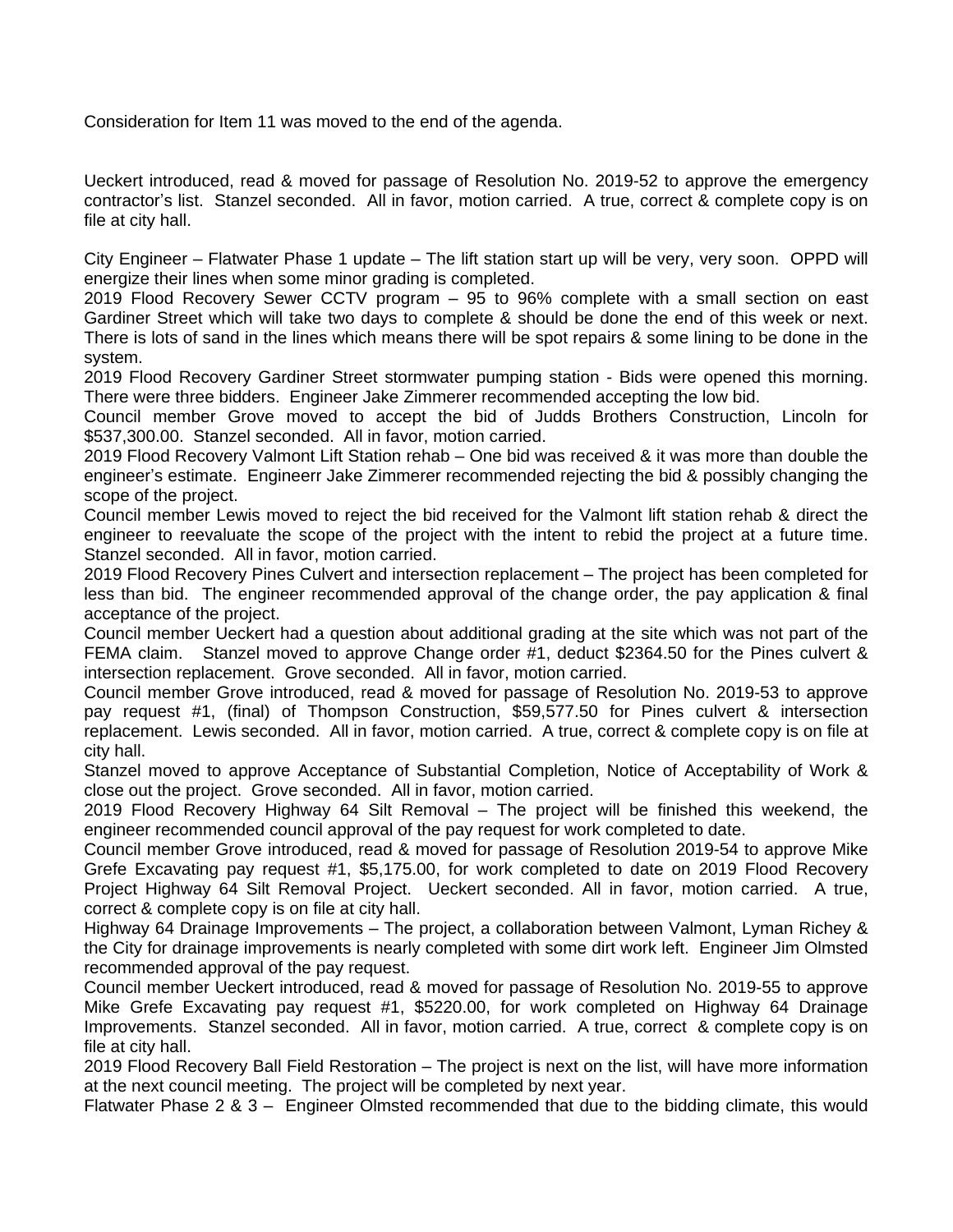be a good time to advertise for bids.

Stanzel moved to authorize the city engineer to advertise for bids for infrastructure construction for Flatwater Phases 2 & 3. Grove seconded. All in favor, motion carried.

2018 Water System Improvements (Ginger Cove / Ginger Woods) – The project has been completed, inspected, approved & negotiations with Carstensen Contracting are complete. Engineer Olmsted recommended approval of Change Order #1, Pay application #7 (final), Acceptance of Substantial Completion, Notice of Acceptability of Work & project close out.

Stanzel moved to approve 2018 Water System Improvements change order #1, for an additional \$75,717.75. Ueckert seconded. All in favor, motion carried.

Council member Stanzel introduced, read & moved for passage of Resolution No. 2019-56 to approve Carstensen Contracting pay request #7, (final), for \$427,515.31. Ueckert seconded. All in favor, motion carried. A true, correct & complete copy is on file at city hall.

Stanzel moved to approve Acceptance of Substantial Completion, Notice of Acceptability of Work & to close out the 2018 Water System Improvement project. Grove seconded. All in favor, motion carried.

The City engineer presented a copy of the 2020 Edition of Standard Specifications & Details for Water Main Construction to the city.

Other Updates – Miscellaneous -

1. Country Aire 2 - Plans are 100% complete & ready to advertise for bids. They will hold their first SID meeting 12/11.

Stanzel moved to authorize the city engineer to advertise for bids for infrastructure construction for Country Aire 2 at the appropriate time. Grove seconded. Stanzel, Ueckert & Grove voted YES. Lewis voted NO, motion carried.

2. Groundscapes Utility Extensions – Thompson Construction is installing the sanitary sewer main. The water main extension has been installed & is being tested.

3. Timber Shores SID Drainage Project – The Homeowner's Association has accepted the bids & we have no information on when the project will begin.

Council member Grove introduced, read & moved for passage of Resolution No. 2019-57 to authorize the city clerk to send written notice to the owner of property at 131 East Alexander Street regarding abatement of public nuisance. Ueckert seconded. All in favor, motion carried. A true, correct & complete copy is on file at city hall.

City Attorney – He has been working on subdivision agreements for Flatwater 2 & 3 & two ordinances that will amend & shore up the existing camping rules, giving the City more enforcement options.

Council member Stanzel moved to suspend the rules to consider Ordinance No.728 entitled: AN ORDINANCE ADDING SECTION 2-128 TO THE VALLEY MUNICIPAL CODE; PROVIDING A SEVERABILITY CLAUSE; AND PROVIDING FOR THE REPEAL OF ALL ORDINANCES IN CONFLICT HEREWITH. Grove seconded. All in favor, motion carried.

Council member Stanzel moved for final passage. Ueckert seconded. All in favor, motion carried. A true, correct & complete copy is on file at city hall.

Council member Stanzel moved to suspend the rules for consideration of Ordinance No.729 entitled: AN ORDINANCE AMENDING THE VALLEY CITY PARK CAMPING RULES GOVERNING THE CAMPING AREA OPERATED BY THE CITY OF VALLEY WITHIN THE VALLEY CITY PARK. Grove seconded. All in favor, motion carried

Council member Grove moved for final passage. Stanzel seconded. All in favor, motion carried A true, correct & complete copy is on file at city hall.

Stanzel moved to adjourn in executive session at 8 p.m. to discuss agenda item No. 11, employee wages. Grove seconded. All in favor, motion carried.